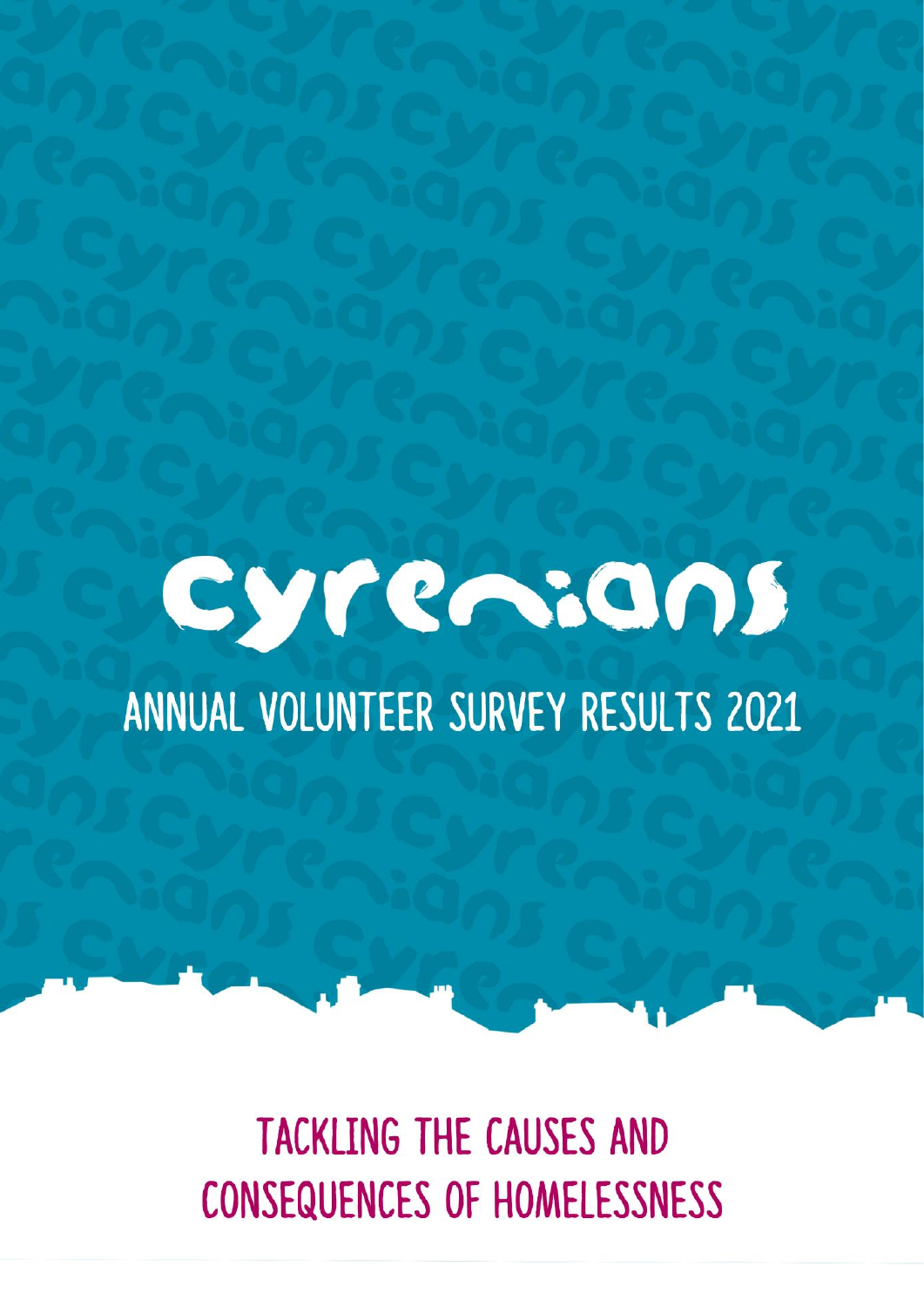# **Volunteering with Cyrenians**

Cyrenians volunteers are at the heart of what we do in supporting people we work with. We involve volunteers across all our services to some degree; whether it's our food redistribution service built around volunteers, or supporting an older person reconnect with their community; each individual is integral to our teams.

2021 saw an increase in regular volunteering roles being available, though ongoing government restrictions meant a limit to capacity overall. Some befrienders were able to meet in person once again, increased availability at our Farm Walled Garden and continued passion delivering support to those we work with.

It is our ambition that all our volunteers feel valued and have a positive experience. Alongside induction, catch ups, and recognition events, we invite volunteers to participate in our Annual Volunteer Engagement Survey to receive anonymous feedback from as many current and recent (within 6 months of leaving) volunteers as possible. These are the results of our survey for 2021.

### **Respondents**

67% of respondents have volunteered with Cyrenians between 1 month and 2 years, they are based in projects across the organisation outlined below:

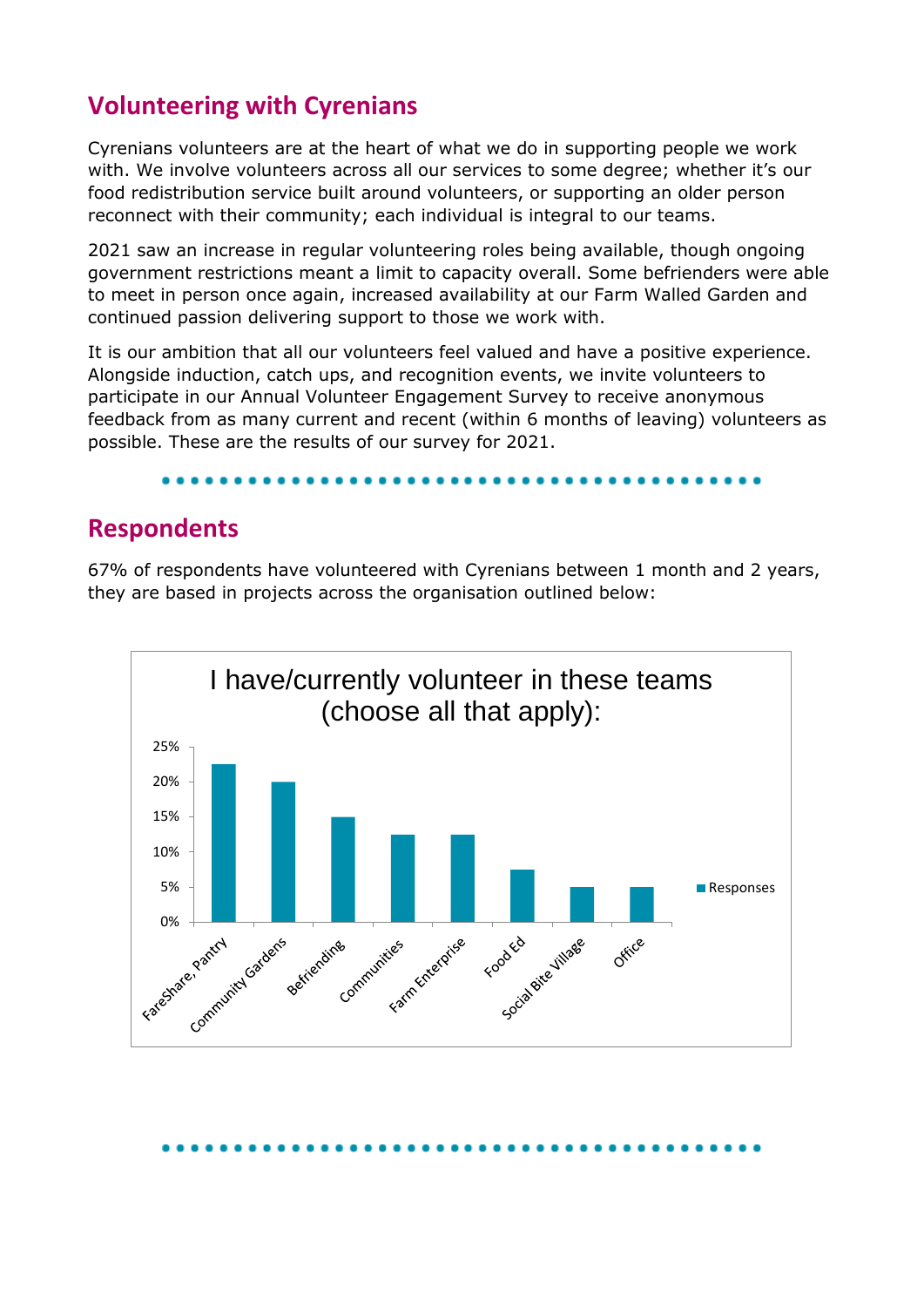## **Recruitment**

31% of respondents found out about volunteering via recommendation/word of mouth, which tells us that we have positive community connections. 'Other' responses included via a supermarket stall.



Using a sliding scale, 87% respondents found the recruitment process to be either straightforward or adequate. 13% reported the process needed improving.



When looking at motivations, respondents had the options to select multiple options: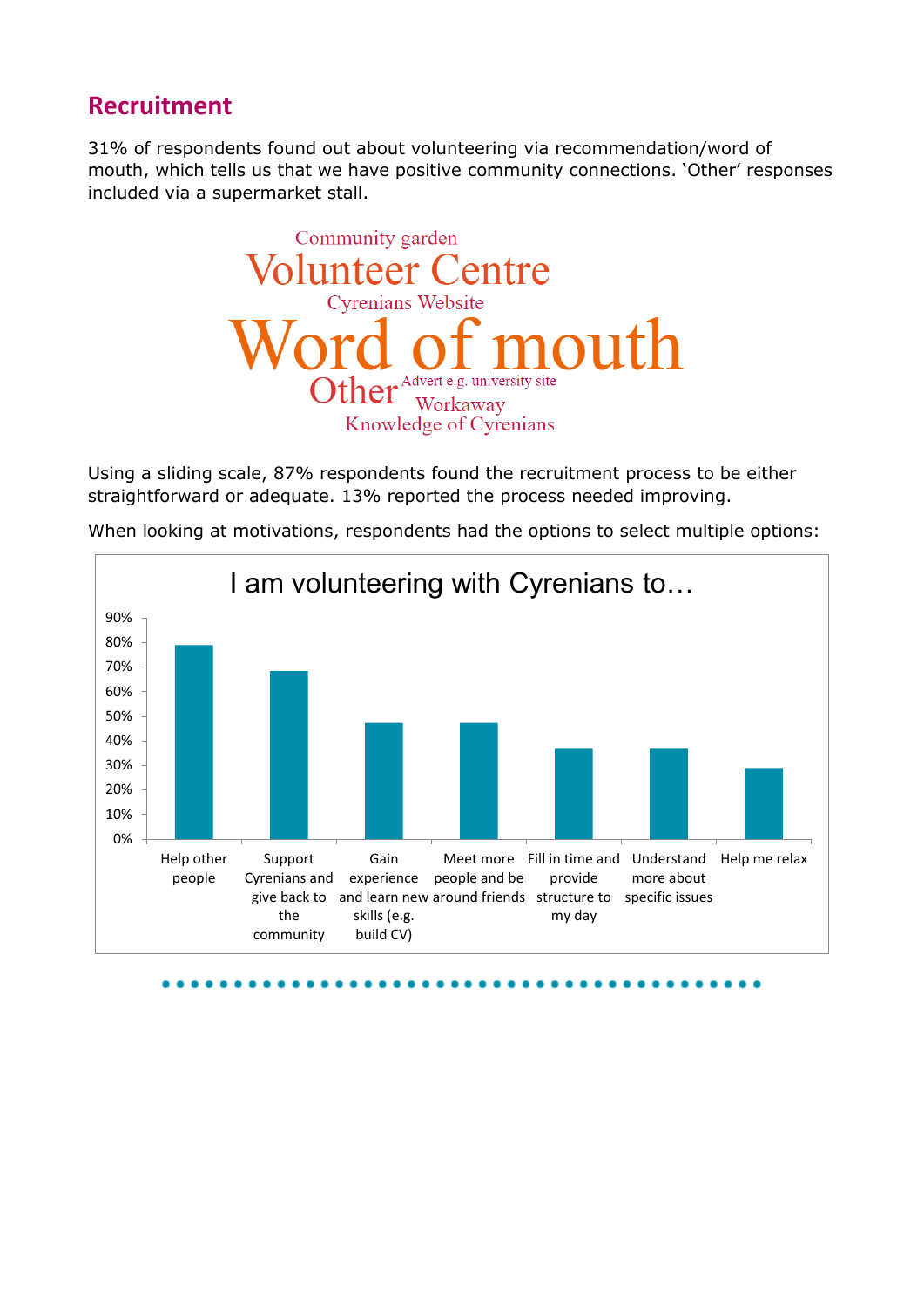# **Volunteer Opportunities**

86% of respondents were satisfied with training and development opportunities.

#### *"I've participated in a wide range of interesting and useful courses, both in person and over Zoom."*

86% of respondents agreed that they felt involved in their role and looked forward to their time volunteering with Cyrenians.

#### *"I enjoy working with and getting to know the residents, I feel settled into my role and enthusiastic about."*

81% of respondents felt their team made the best use of volunteers.

#### *"I feel like I'm making a difference and can see other's skills being deployed and utilised well."*

# **Training**

We asked '*What training opportunities would you be interested in relation to your role and time with Cyrenians?'* responses included suggestions specific to their role such as learning more about FareShare's overall processes. Others were more general about awareness in mental health and trauma informed practice.

....................................

# **Relationships at Cyrenians**

**81%** of respondents were happy with the communication between staff and volunteers.

**84%** of respondents felt able to make decisions affecting their role and felt recognised for their contribution to Cyrenians.

**92%** agreed they had a positive relationship with staff and **86%** of respondents said they had a positive relationship with other Cyrenians volunteers.

**86%** were satisfied with the culture at Cyrenians and **89%** felt the organisation is dedicated to diversity and inclusiveness.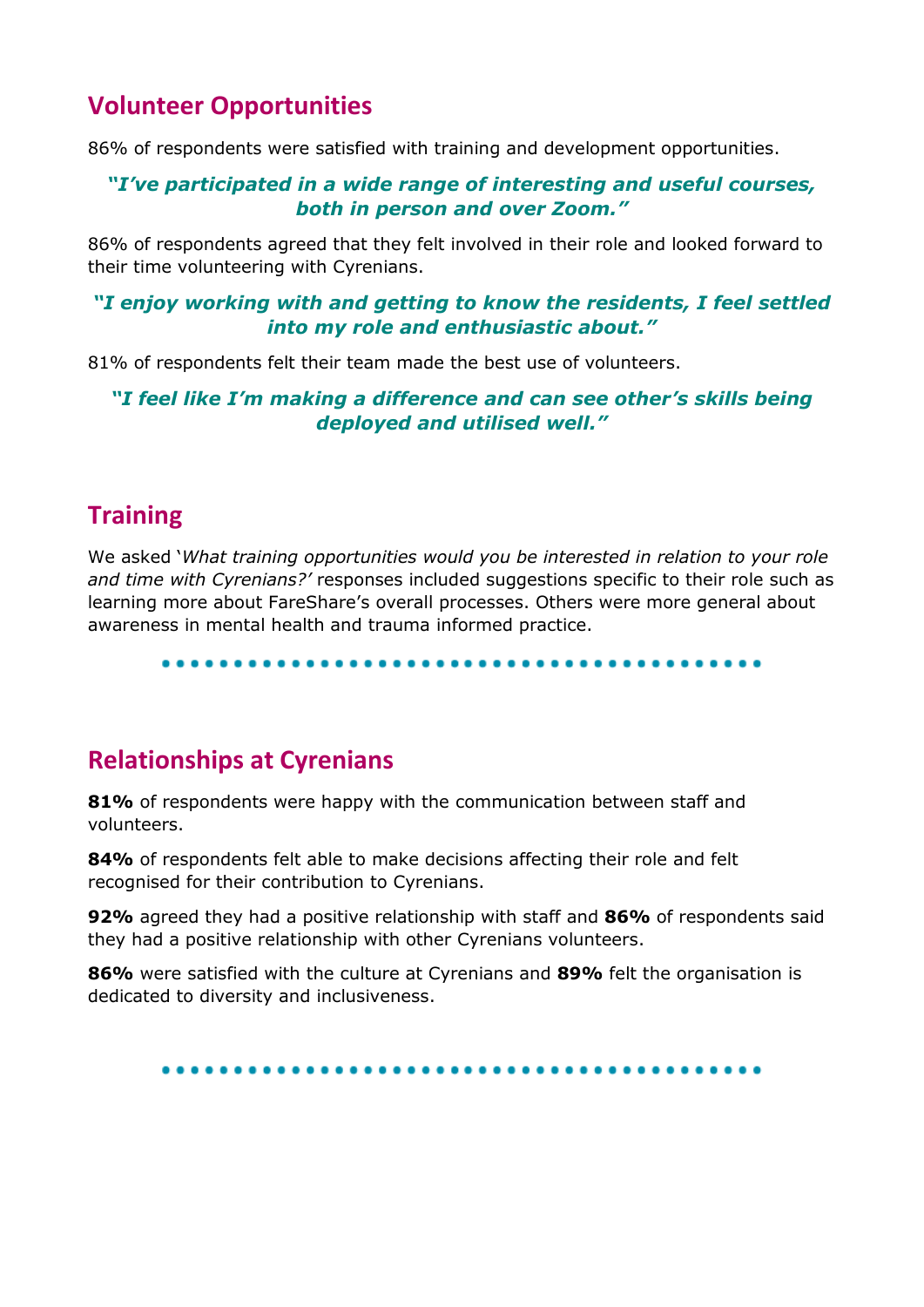# **Overall Thoughts**

97% of respondents agreed that volunteering impacted them positively. Our star rating out of 5 for volunteer satisfaction is **4.4.**



Our star rating out of 5 for whether volunteers would recommend Cyrenians as a good place to volunteer is **4.6.**



#### **I would recommend Cyrenians as a good place to volunteer**